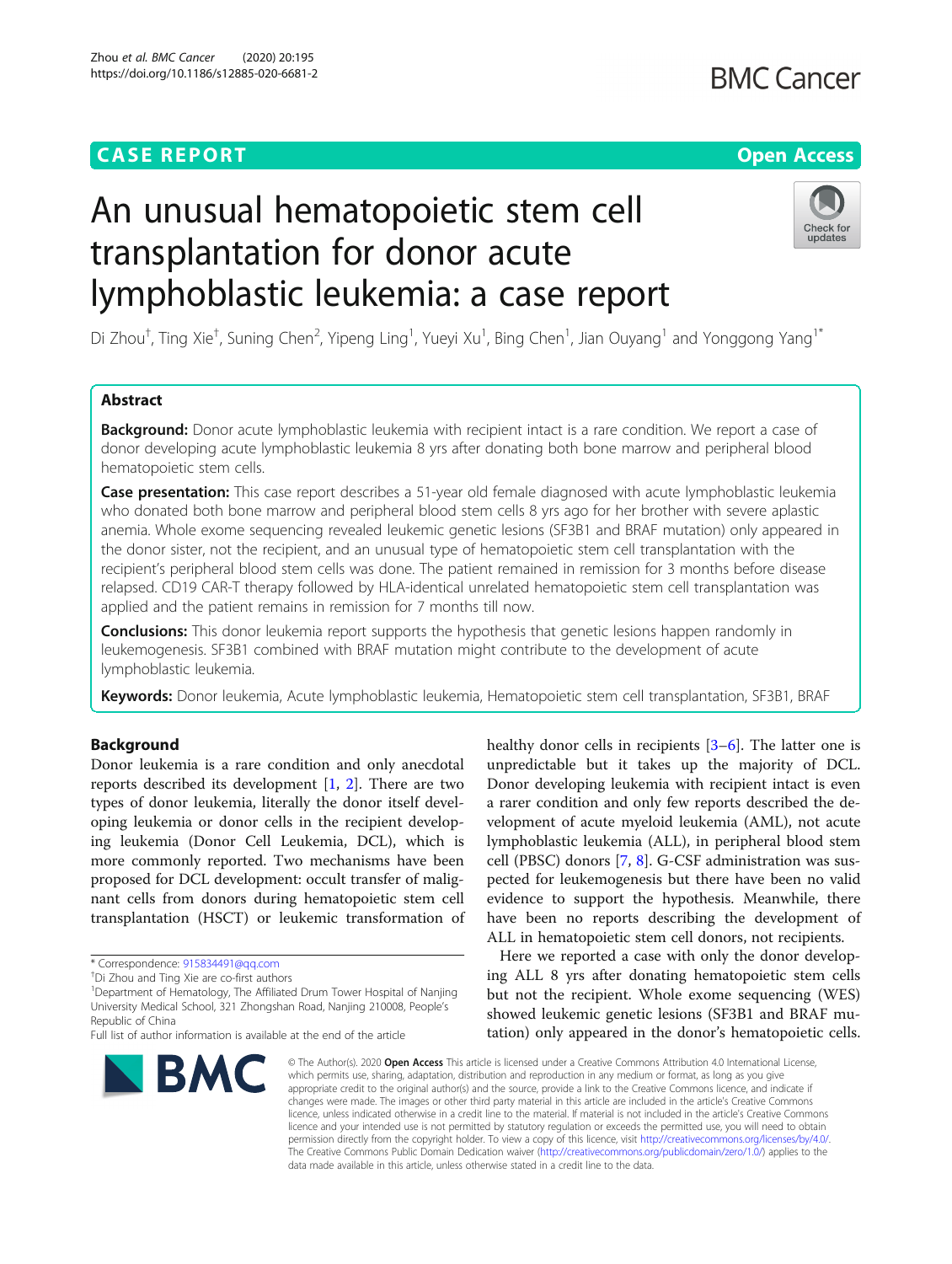A special type of HSCT using the recipient's PBSCs was done. To our knowledge, this is the first case report of donor developing ALL and an unusual type of HSCT. We hope it could provide more evidence for donor leukemia formation and the potential role of SF3B1 and BRAF mutation in ALL.

### Case presentation

In May 2017, a 51-year old female presented to our hospital with over 1 week of fatigue. She has medical history of donating both bone marrow and PBSCs 8 yrs ago for her brother with severe aplastic anemia (SAA). G-CSF was used to mobilize hematopoietic stem cells for PBSC collection. Complete blood count (CBC) showed lymphocytosis (Lymphocyte 10\*10^9/L), moderate anemia (Hb 61 g/L) and thrombocytopenia (PLT 20\*10^9/L). Peripheral blood smear demonstrated 30% of blast cells. Bone marrow biopsy showed lymphoblastic leukemia involving a markedly hypercellular marrow (Fig. 1). Flow cytometry showed the blasts expressed CD10, CD19, CD22, CD38, HLA-DR, but not CD13, CD33, CD117, or cytoplasmic MPO. Chromosomal analysis showed a normal female karyotype. The diagnosis of B-ALL was made. VDP regimen (Vindesine, Daunorubicin, Prednisone) was started after her diagnosis and bone marrow aspirate 14 days later revealed complete remission (CR). Then 2 cycles of VDLP regimen (Vindesine, Daunorubicin, Prednisone, Pegaspargase) and 2 cycles of MA (Mitoxantrone, Cytosine arabinoside) + Pegaspargase (PEG-Asp) regimen were administered. During this period, the patient remained in remission and cerebrospinal fluid (CSF) remained clear after intermittent four time lumbar punctures. Minimal residue disease (MRD) monitoring by flow cytometry after each cycle did not detect blast cells with abnormal phenotype. Considering she has no other HLA-identical siblings or unrelated donors from China Bone Marrow Bank at that time and her brother, who was perfectly stable, a special type of auto-HSCT using her brother's PBSCs was performed in December 2017. Before the transplantation, whole exome sequencing (WES) was done for both the donor and recipient to rule out occult genetic abnormalities in the stem cells. Results showed that only the patient, not her brother, has genetic mutations including SF3B1 and BRAF mutation associated with hematological malignancies in her hematopoietic cells, not oral mucosal cells (Table [1\)](#page-2-0) [[9](#page-4-0)–[11](#page-4-0)]. Myeloablative conditioning regimen (Melphalan 140 mg/m<sup>2</sup> d-3/d-2/d-1, Cytarabine 1 g/m<sup>2</sup> d-3/d-2, Cyclophosphamide 60 mg/Kg d-3/d-2) was used. A total of 2.34\*10^6/kg CD34+ cells, 13.0\*10^8/kg MNCs from peripheral blood were collected and transfused into the patient. Neutrophil engraftment occurred at day  $+11$  and platelet engraftment occurred at day  $+$ 14. VP regimen (Vindesine, Prednisone) and MTX + 6- MP regimen were used for maintenance therapy. Bone marrow aspirate and flow cytometry showed that the patient remained in complete remission 3 months after transplantation. In May 2018, the patient's CBC showed leukocytosis and bone marrow aspirate indicated disease relapsed with 53.33% blast cells. Flow cytometry showed the blasts expressed CD10, CD19, HLA-DR and partially expressed CD11b. Genetic testing using polymerase chain reaction (PCR) technique found that SF3B1 and BRAF exome mutation was negative. Re-induction chemotherapy with VDP regimen was administered, the patient achieved CR. However, after another 2 cycles of high-dose MTX+ PEG-Asp regimen, disease relapsed. In November 2018, CD19 CAR-T therapy followed by HLA-identical unrelated hematopoietic stem cell transplantation was applied and the patient remains in remission for 7 months till now.

### Discussion and conclusion

Leukemogenesis is a complex process involving accumulation of genetic changes in self-renewing hematopoietic stem cells (HSCs) [\[12](#page-4-0)]. Two-hit model was proposed for

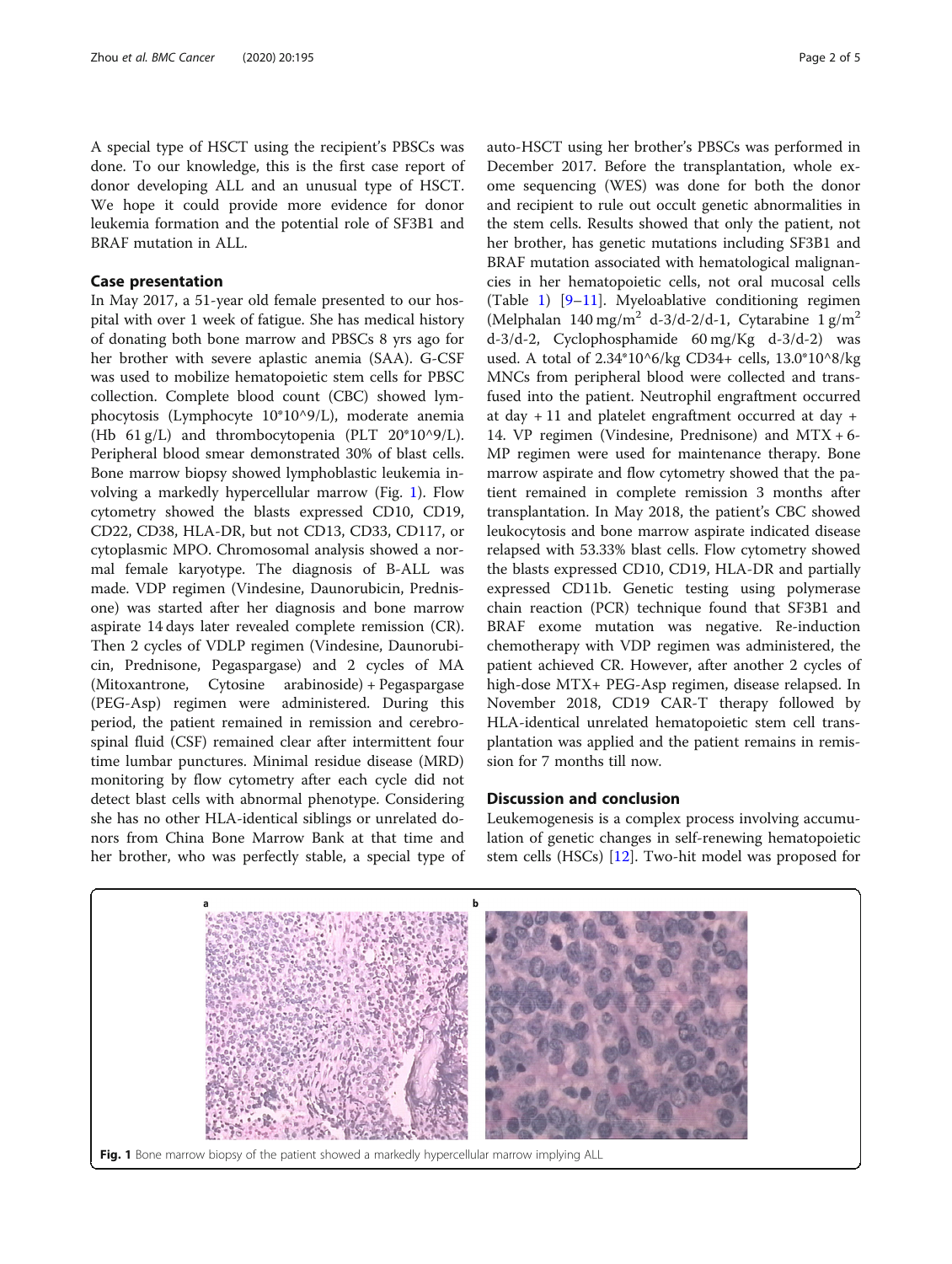|                                               | Gene             |                | Chrs Position             | Ref<br>Allele | Alt<br>Allele | Predicted Protein Variants                   |
|-----------------------------------------------|------------------|----------------|---------------------------|---------------|---------------|----------------------------------------------|
| Genetic mutations shared by Sample A,B,<br>C  | ARHGEF10L 1      |                | 18,014,104                | G             | Α             | V794M, V972M, V719M, V1016M,<br><b>V977M</b> |
|                                               | YIF1B            | 19             | 38,798,111                | T.            | C             | Y234C, Y232C, Y249C, Y246C, Y218C            |
|                                               | AMBRA1           | 11             | 46,529,825                | c             | T.            | R662H, R755H, R633H                          |
|                                               | <b>ATRAID</b>    | $\overline{2}$ | 27,438,205                | т             | C             | C80R, C22R, C135R                            |
|                                               | <b>CACNB3</b>    | 12             | 49,212,737                | G             | Α             | G9R                                          |
|                                               | IPO4             | 14             | 24,650,793                | G             | C             | L991V                                        |
|                                               | <b>PLA2G15</b>   | 16             | 68,293,133                | c             | т             | P271L                                        |
|                                               | <b>ZNF574</b>    | 19             | 42,582,813                | т             | C             | S109P, S19P                                  |
|                                               | NID <sub>2</sub> | 14             | 52,505,486                | т             | G             | <b>N746H</b>                                 |
|                                               | ALG8             | 11             | 77,824,984                | c             | т             | G242E                                        |
|                                               | HOXB5            | 17             | 46,670,899                | т             | C             | Y49C                                         |
|                                               | TIE1             | $\mathbf{1}$   | 43,787,288                | T.            | G             | Y1083D, Y1038D                               |
|                                               | <b>CACNA1F</b>   | X              | 49,066,102                | G             | C             | S1603C, S1614C, S1549C                       |
|                                               | FREM2            | 13             | 39,263,181                | C             | G             | <b>T567R</b>                                 |
| Genetic mutations shared by Sample A<br>and C | ZGRF1            | 4              | 113,506,711               | c             | т             | E1305K, E1363K                               |
|                                               | <b>SLC43A2</b>   | 17             | 1,495,007                 | c             | т             |                                              |
|                                               | <b>CHM</b>       | x              | 85,134,073-85,134,<br>073 |               | Α             |                                              |
| Genetic mutations specific to Sample A        | SF3B1            | $\overline{2}$ | 198,267,483               | c             | т             | <b>R625H</b>                                 |
|                                               | <b>BRAF</b>      | $\overline{7}$ | 140,481,411               | c             | т             | G466E                                        |
|                                               | ZC3H7B           | 22             | 41,742,094                | G             | C             | <b>R516P</b>                                 |
|                                               | LAMC1            | 1              | 183,077,450               | C             | т             | <b>R255C</b>                                 |

<span id="page-2-0"></span>Table 1 Genetic mutations in the sister's hematopoietic cells (Sample A), oral mucosal cells (Sample B) and the brother's hematopoietic cells (Sample C) detected by WES

Sample A: the sister's hematopoietic cells; Sample B: the sister's oral mucosal cells; Sample C: the brother's hematopoietic cells

the clonal evolution of leukemia [\[13](#page-4-0)]. Genome sequencing indicated that most mutations in the leukemia genome were random events and the acquirement of one or two initiating mutations generated the founding clone for leukemogenesis  $[14]$  $[14]$ . In this case, a careful review of the medical history of both the brother and sister showed that there were no noteworthy differences in hazard substance exposure. During HSCT, the brother was exposed to more cytotoxic drugs, including CTX, MTX, CsA, while the sister was only exposed to shorttime G-CSF before she developed ALL. WES revealed leukemic alterations including SF3B1 and BRAF mutation only happened in the donor sister. So we assumed that development of these mutations in her hematopoietic stem cells, not oral mucosal cells, were probably random events.

SF3B1 gene is located at chromosome 2q33.1 and the encoded protein is an essential component of the U2 small nuclear ribonucleoproteins complex (U2 snRNP), which functions by splicing pre-mRNAs. SF3B1 mutation often occurs in melanoma, chronic lymphocytic leukemia (CLL) or myelodysplastic syndrome (MDS)

[[15\]](#page-4-0). Quesada et al. found that SF3B1 mutation could possibly alter its normal function by changing the physical interactions with its binding partners [[16\]](#page-4-0). Of note, U2 snRNP with mutated SF3B1 could affects the splicing of FOXP1 pre-mRNA resulting in the expression of truncated FOXP1 protein, which has been implicated in diffuse large B-cell lymphoma [[17\]](#page-4-0). In this case, WES found SF3B1 R625H mutation in the patient's blood cells but there have not been reports about the association between SF3B1 mutation and ALL. Considering the mutation could affect genes involved in malignant transformation of B cells like FOXP1, in might participate in the patient's leukemogenesis.

BRAF gene is located at chromosome 7q34 and it encodes a member of the Raf kinase family which regulates cell division, differentiation and secretion. More than 30 mutations of BRAF gene have been identified in human cancers and V600E was most frequently found [\[18\]](#page-4-0). It is a likely driver mutation in hairy cell leukemia and has been widely observed in melanoma, Langerhans cell histiocytosis, papillary thyroid carcinoma, colorectal cancer and non-small-cell lung cancer [[19](#page-4-0)]. BRAF mutations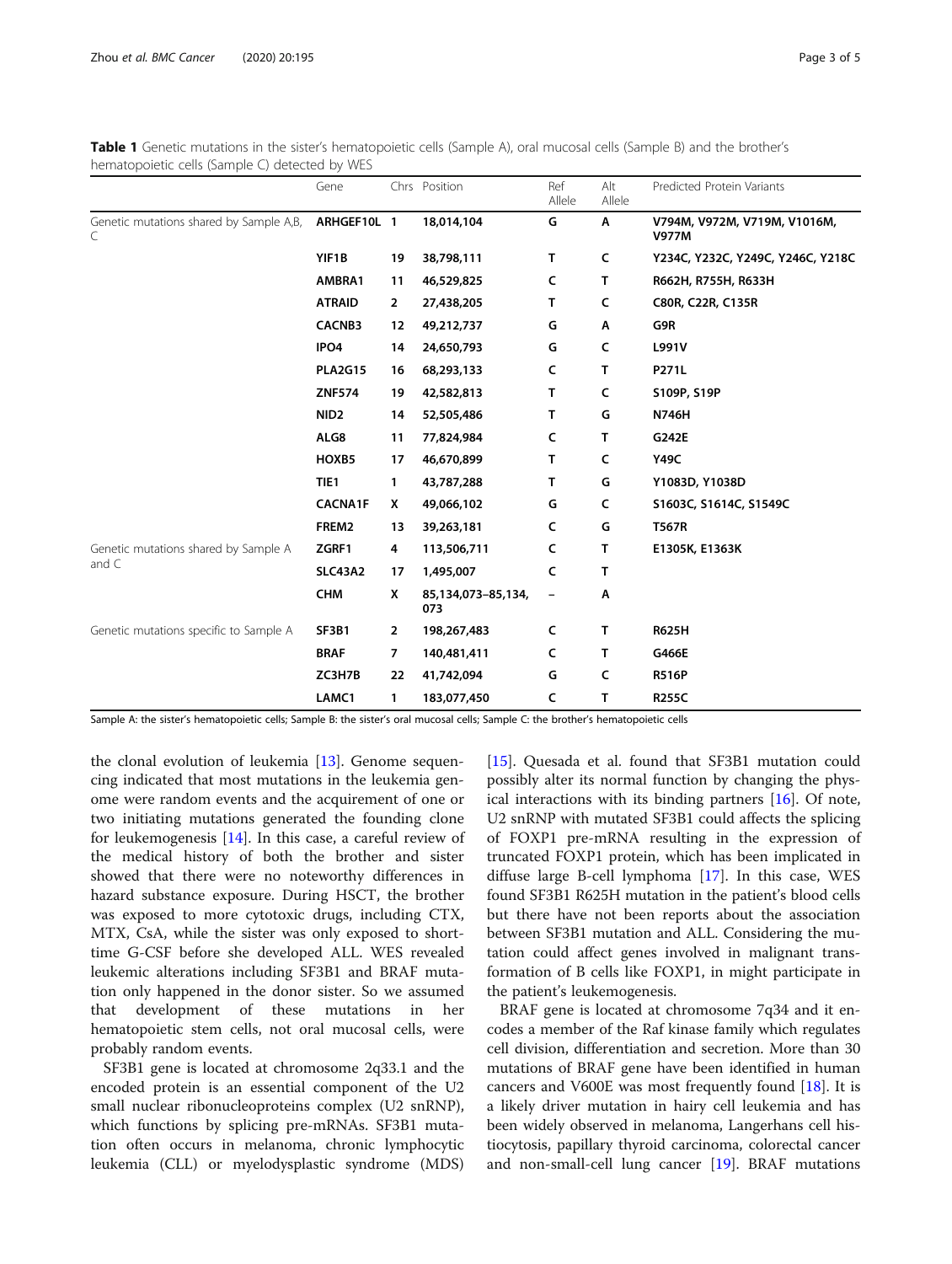<span id="page-3-0"></span>could change the activation segment from inactive state into active state and enhance B-raf kinase activity, which augment cell proliferation. However, in ALL the frequency of BRAF mutation is very low and only V600E, G468A, L597Q mutations have been reported [[20](#page-4-0)–[22](#page-4-0)]. Helene Cav et al. reported that children with Noonan Syndrome, some of which harbor BRAF mutation, are at higher risk of developing ALL [[23\]](#page-4-0). In this case, we found BRAF G466E in the patient, not her brother. It might form double hits with SF3B1 mutation, which could affect genes involved in pre-B cell differentiation, and ultimately leads to leukemogenesis in this patient. More basic research needs to be done to clarify the mechanism.

ZC3H7B and LAMC1 gene mutations were also found in the patient's hematopoietic cells, but there have been no reports of them in hematological malignancies. Their roles in leukemogenesis still need to be uncovered.

G-CSF is used in the majority of allogeneic hematopoietic stem cell donations. Some studies showed its application was associated with increased risk of later development of MDS/AML [[6,](#page-4-0) [8\]](#page-4-0). Meanwhile, some other studies failed to identify the correlation [[24](#page-4-0), [25\]](#page-4-0). It is a critical issue but it remains controversial. In our case, the donor developed ALL 8 yrs after hematopoietic stem cell mobilization using G-CSF. Her leukemogenesis and G-CSF usage were probably irrelevant since G-CSF is a regulator for granulopoiesis, not lymphopoiesis. The duration and dosage of G-CSF administration was longer and higher in the recipient brother, but till now no signs of MDS/AML have been detected in him. Therefore, high quality and more conclusive clinical data is needed to clarify G-CSF usage and leukemia formation especially in healthy donors.

The suspicion of delayed onset of DCL was also considered. According to previous reports of DCL, the average latent period is within 4 yrs of HSCT [[26,](#page-4-0) [27](#page-4-0)]. In our case, the recipient brother did not develop leukemia 8 yrs after transplantation. Additionally, WES showed no leukemia-associated gene mutations in him and it further ruled out the possibility of delayed leukemia onset.

Auto-HSCT can be considered in MRD negative ALL patients without appropriate HLA-identical donors. In this case, a special type of auto-HSCT was performed. Compared with stem cells collected from the patient herself, peripheral blood stem cells from her brother were leukemia cell free and it was supposed to lower the risk of disease relapse. However, the patient relapsed 3 months after transplantation. Since SF3B1 and BRAF mutation turned negative after disease relapsing, we hypothesized that leukemia sub-clones outgrew and caused disease relapse.

To our knowledge, this is the first case report with only donor developing ALL but not the recipient and

this is also the first report of an unusual type of auto-HSCT. We hope it could provide more evidence for the double-hit model in leukemogenesis and a potential alternative for donor leukemia treatment.

#### Abbreviations

ALL: Acute Lymphoblastic Leukemia; Allo-HSCT: Allogenic Hematopoietic Stem Cell Transplantation; AML: Acute Myeloid Leukemia; ATG: Anti-Thymocyte Globulin; Auto-HSCT: Autologous Hematopoietic Stem Cell Transplantation; CsA: Cyclosporine A; CSF: Cerebrospinal Fluid; CTX: Cyclophosphamide; DCL: Donor Cell Leukemia; G-CSF: Granulocyte-Colony Stimulating Factor; GVHD: Graft Versus Host Disease; HSC: Hematopoietic Stem Cell; MNC: Mononuclear Cell; MTX: Methotrexate; PBSC: Peripheral Blood Stem Cell; PCR: polymerase chain reaction; SAA: Severe Aplastic Anemia; U2 snRNP: U2 small nuclear ribonucleoproteins complex; WES: Whole Exome Sequencing

#### Acknowledgements

The authors would like to thank all the staff from the Department of Hematology, Drum Tower Hospital for their helpful suggestions when preparing this manuscript.

#### Authors' contributions

DZ wrote this manuscript. TX, YL and YX collected and analyzed patients' clinical data. SC analyzed the WES result. JO, BC and YY were responsible for the treatment of patients. All Authors have read and approved the manuscript.

#### Funding

No founding was received.

#### Availability of data and materials

The clinical data used or analyzed in this case report are available from the corresponding author on reasonable request.

#### Ethics approval and consent to participate

Patients provided written informed consent for genetic analysis based on the Declaration of Helsinki and were informed of the existence of other treatment options in accordance with the Ethics Committee of Drum Tower Hospital, the Affiliated Hospital of Nanjing University Medical School.

#### Consent for publication

Written informed consent was obtained from the patient for publication of this case report and accompanying images.

#### Competing interests

The authors declare that they have no competing interests.

#### Author details

<sup>1</sup>Department of Hematology, The Affiliated Drum Tower Hospital of Nanjing University Medical School, 321 Zhongshan Road, Nanjing 210008, People's Republic of China. <sup>2</sup> Jiangsu Institute of Hematology, First Affiliated Hospital of Soochow University, Suzhou, People's Republic of China.

#### Received: 19 August 2019 Accepted: 26 February 2020 Published online: 06 March 2020

#### References

- 1. Niederwieser DW, Appelbaum FR, Gastl G, Gersdorf E, Meister B, Geissler D, Tratkiewicz JA, Thaler J, Huber C. Inadvertent transmission of a donor's acute myeloid leukemia in bone marrow transplantation for chronic myelocytic leukemia. N Engl J Med. 1990;322(25):1794–6.
- 2. Ma H, Liu T. Development of donor cell leukemia following peripheral blood stem cell transplantation for severe aplastic anemia: a case report. Oncol Lett. 2016;11(6):3858–62.
- 3. Sala-Torra O, Hanna C, Loken MR, Flowers ME, Maris M, Ladne PA, Mason JR, Senitzer D, Rodriguez R, Forman SJ, et al. Evidence of donor-derived hematologic malignancies after hematopoietic stem cell transplantation. Biol Blood Marrow Transplant. 2006;12(5):511–7.